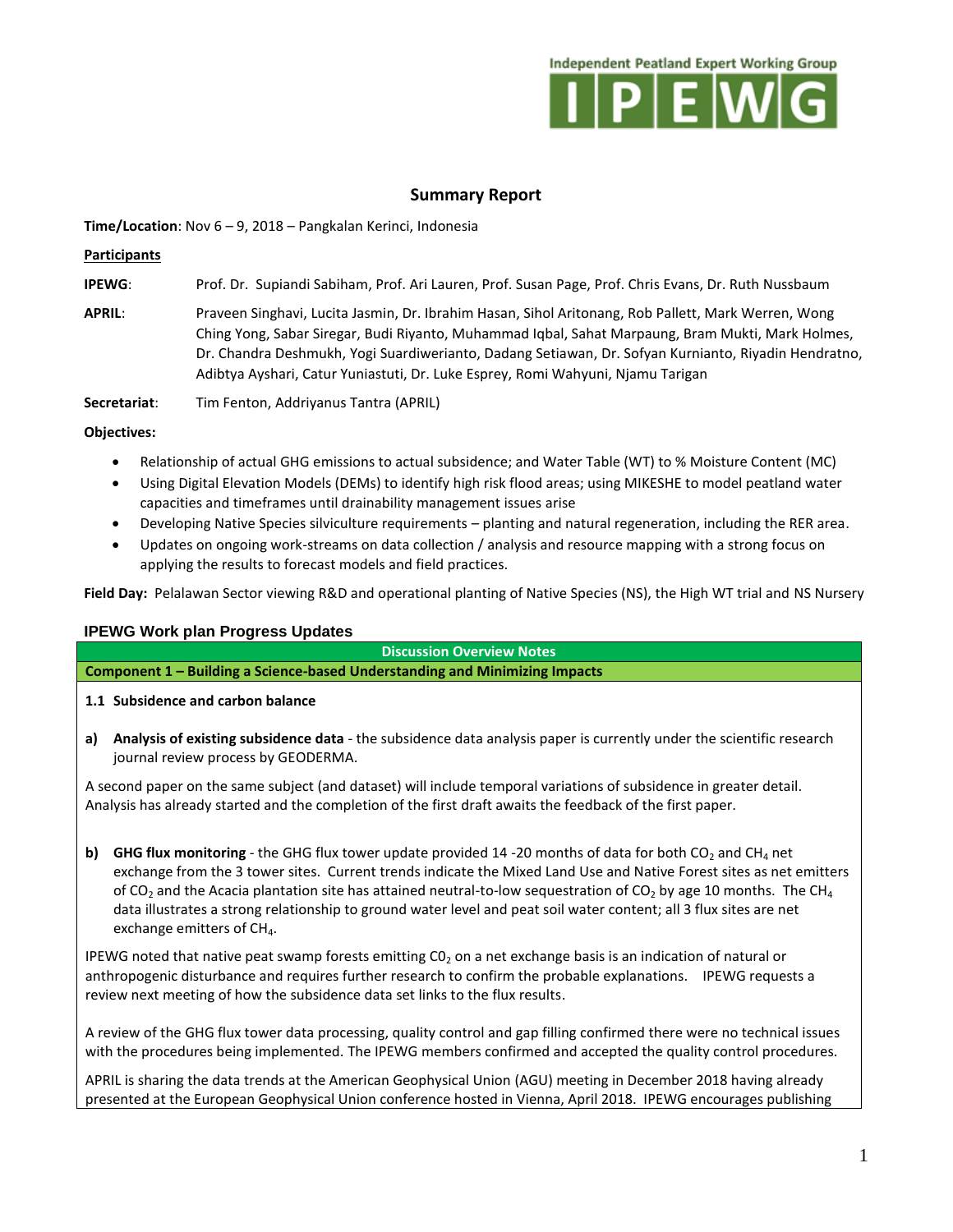**Independent Peatland Expert Working Group** 



**Discussion Overview Notes**

the results of the net  $CH<sub>4</sub>$  exchange.

## **1.2 Water table management and hydrology for improved understanding of options for and impacts of managing water tables**

- **a)** High water table trial established with a newly planted crop of Acacia at time of the IPEWG meeting. The gross trial area including buffers is 34.4 ha; the net trial area is 16.3ha. Instrumentation has not yet been fully installed. The experimental design was confirmed during the in-field visit with a request for 2 additional treatments to be considered – Mechanical Land Preparation (MLP) strips along the 60 cm water table trial zone and to monitor the root development during the few years of tree growth (in the buffer areas) to determine if root development is restricted by the WT and ultimately plantation yield. It was noted the WT needs to be measured weekly in the plots.
- **b) Lysimeter trial**  the installation of the subsurface boundary sheeting is installed for the 2 plots (30 m x 20 m x 4 m deep). One plot will have the WT set at 40 cm and other at 80 cm. The heavy plastic walls are driven 50 cm into the mineral soil base below the peat soil with the purpose of excluding water intrusion from the surrounding peatland. Data measurement equipment has been tested during a staff training program for monitoring equipment while the trial sites were being prepared. Instrumentation and planting is scheduled to be installed by year end 2018. The IPEWG ask what information is available from other companies and whether  $CO<sub>2</sub>$  measurements can be included.
- **c) Emission Ground Chambers**  the data analysis was reviewed from a previous trial measuring the relationship between CO<sub>2</sub>, water table, soil moisture, soil temperature and tree growth after almost 2 years following establishment. Two treatments consisted of MLP and control. MLP is the process of leveling the peat soil site, burying coarse woody debris and lowering the peat soil surface elevation by ~20 cm prior to planting with Acacia. There was no significant difference in emissions between the treatments however there was a significant difference in  $CO<sub>2</sub>$  emissions between high and low bulk density peat soil sites – likely to be driven not only by peat density, as a single factor, but also by water table variability and peat moisture content.

## **1.3 Growing trees on wetter peat**

- **a) R&D Native Species trials** a 10-month old native species (NS) research trial was reviewed on-site, containing 11 different NS, using Acacia as the 'control' for growth comparison. The trial site follows an Acacia plantation regime because the site is within a plantation water management zone. This trial illustrates the gaps in understanding on successful establishment of native species in cleared areas with a 40cm water table. IPEWG requests continued monitoring of survival, growth and WT depth for comparison between NS and other trials in-progress at the next onsite review, including one trial site with a high water table to compare Acacia growth to NS.
- **b) Operational Planting of Native Species** the IPEWG visited a fiber plantation compartment that was allowed to regenerate naturally to Acacia, and then treated by strip-thinning (2m width) and line planting of 9 different NS along the cleared paths. The WT was 30cm at time of visit and NS varied between 60 – 100cm in height, surrounded by 2 - 4m tall Acacia regeneration. This project will contribute to the understanding of growth performance between different NS in addition to providing a comparison of NS performance established in a sheltered system to an open, full-exposure plantation system. IPEWG requests monitoring for and documenting ofNS that may regenerate naturally under the heavily regenerated Acacia.
- **c) NS Nursery** APRIL continues to operate the NS production nursery in conjunction with an Acacia-based nursery, sharing infrastructure, resources, people and housing. A proposal for the upgrade to the NS Nursery was reviewed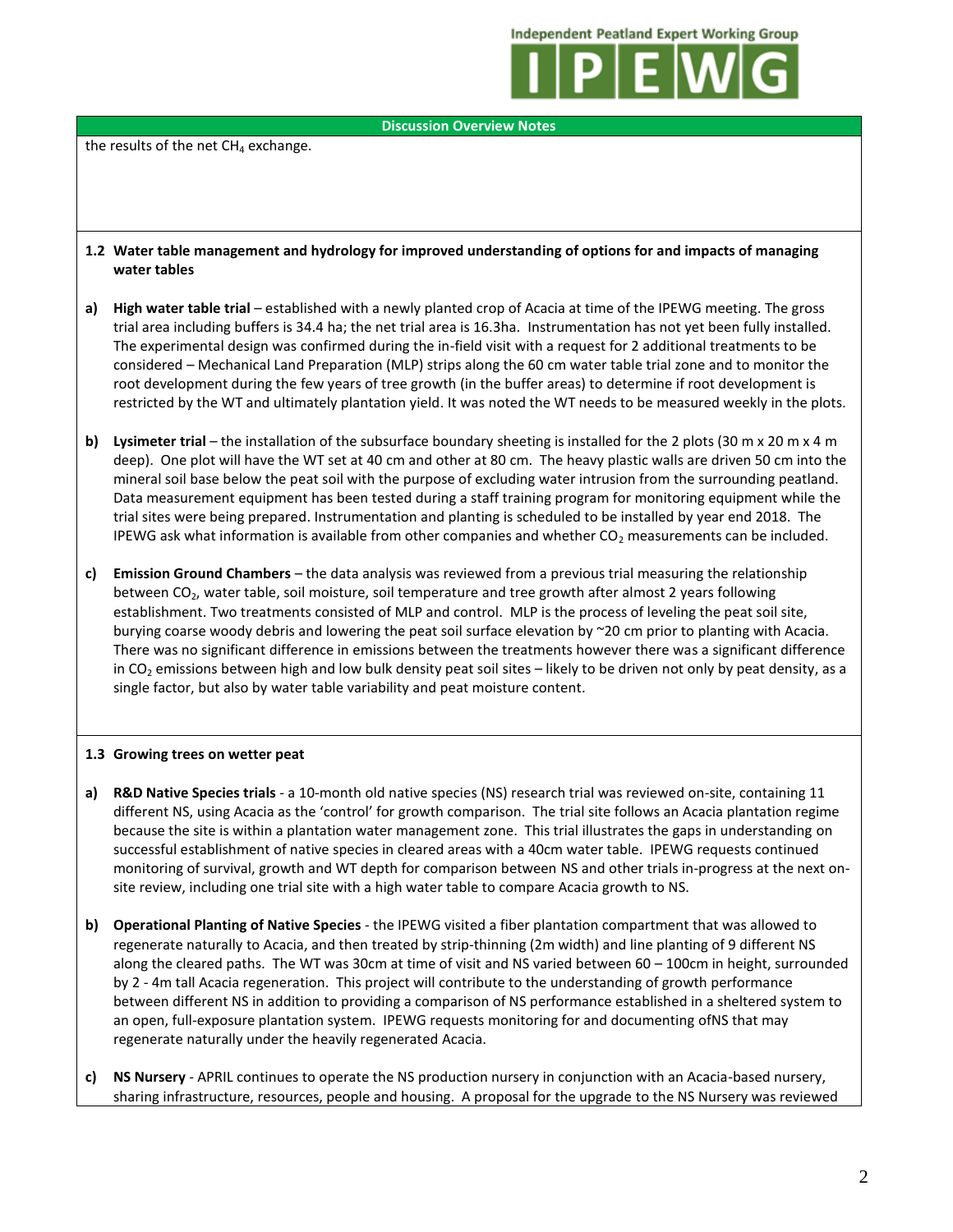**Independent Peatland Expert Working Group** 



#### **Discussion Overview Notes**

on-site. The IPEWG pointed out that documentation of source material for NS is vital for the ability to improve planting stock over time; and to involve others for knowledge sharing, including experimenting with shading and mycorrhizae.

**IPEWG recommends** APRIL develop an over-arching plan with strategies for establishing NS in restoration areas at scale, while clearly defining the research questions to ensure success. The plan for the Pulau Padang restoration needs to be integrated with the *Restorasi Ekosistem Riau* plans in advance of starting restoration work scheduled for 2020.

## **1.4 Natural forest condition and management update**

APRIL's Conservation Forest management framework has been introduced to APRIL and Supply Partner operations in addition to 21 communities, year-to-date. Full community engagement is scheduled for 2019.

IPEWG advises building alliances with neighbouring companies, organizations, NGOs and local governments to develop approaches to address encroachment.

## **1.5 Resource Mapping**

## **Review of LiDAR outputs**

No further LiDAR surveys or development of tools from existing LiDAR data have taken place in 2018. The Pulau Padang LiDAR information has been used to develop Digital Elevation Models (DEMs) and applied to the MIKE-SHE modeling project to understand the water balance and field capacity of the study area (refer to 2.1b).

## **Techniques for topographical data gathering used by APRIL**

| <b>Tested Source</b>                     | Sensor type | <b>Resolution</b>     |
|------------------------------------------|-------------|-----------------------|
| Field Topography Survey                  |             | 0.5 meter interval    |
| (requires repeated surveys for accuracy) |             | 25 x 800 m sampling   |
| Airborne Digital Aerial Photo (fix wing  | Passive     | $0.3$ m/ pixel        |
| aircraft)                                |             |                       |
| Airborne Digital Aerial Photo (UAV)      | Passive     | 0.047 - 0.056 m/pixel |
| Airborne LiDAR (DTM, DSM)                | Active      | 0.3 m interval        |
| Airborne IFSAR (DTM)                     | Active      | 0.5 m interval        |
| Satellite World DEM (DTM)                | Active      | 10 m interval         |
| Satellite DSM from ASTER                 | Active      | 30 m interval free    |
| Satellite DSM SRTM                       | Active      | 30 - 90 m interval    |
|                                          |             |                       |

## **1.6 Clear Communications**

The Phase 1 Progress Update by IPEWG was released in July, summarizing the Working Group's development and start of the implementation of the Peatland Roadmap and Workplan.

IPEWG encourages APRIL's engagement with emerging landscape initiatives in Siak and Pelalawan for understanding the perspectives of other stakeholders and co-development of solutions, in addition to providing support and information.

The IPEWG will schedule its next meeting early in 2019 to overlap with the SAC meeting in order to discuss any concerns or issues and re-confirm its links to the SAC.

## **Component 2 - Responsible Peatland Operations**

**2.1 Modeling plantations and landscapes to be used to predict the implications of different management strategies**

**a) Plantation Simulator** -'modeling' is a decision support tool. The Plantation Simulator models operational water management impacts using precipitation, peat properties, plantation characteristics and plantation management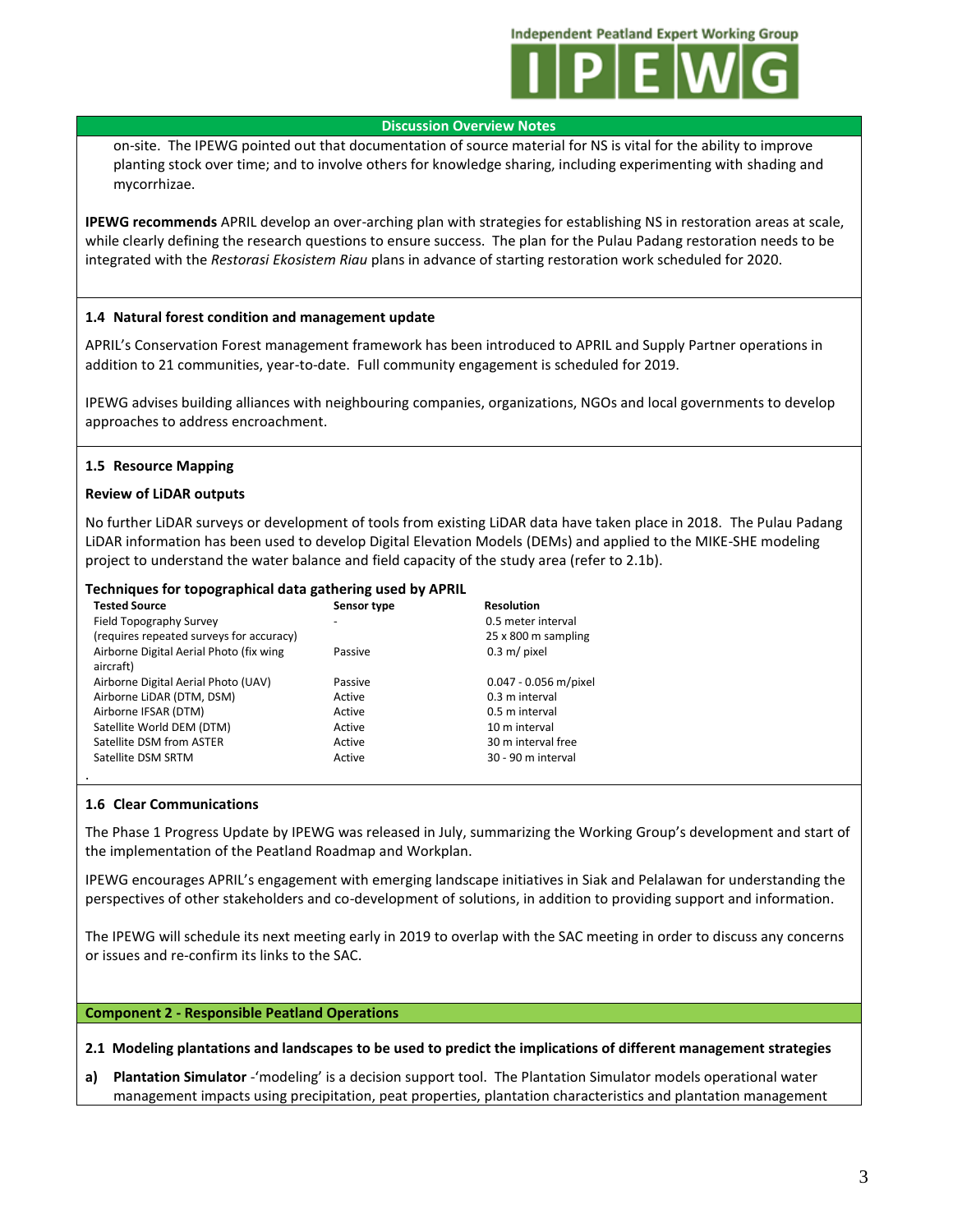

#### **Discussion Overview Notes**

treatments. Outputs include plantation growth and yield, carbon balance, peat subsidence, and nutrient balance. A simulator can forecast the impact on fiber yield relative to tree nutrition and  $CO<sub>2</sub>$  emissions by changing water tables.

Responsible peatland management strives to minimise carbon emissions from plantation land use while indicating the impact to **tree** nutrition, plantation productivity and harvest yield. Subsidence data allows quantification of what this looks like and the Plantation Simulator can model the time over which it occurs. Other data sources, such as the GHG flux towers and chamber measurements will help validate modelling results by comparing to field data.

A review of the Plantation Simulator and the GHG flux trends identify the majority of net  $CO<sub>2</sub>$  flux emissions occur during the first 10 months after planting when tree biomass is low. The IPEWG focus will therefore investigate management techniques to reduce emissions in the first year of plantation growth during the 5 year cycle whilst also being being mindful of approaches to reducing emissions during the rest of the plantation cycle.

The proposal submitted by the IPEWG requires review by APRIL to confirm availability of requested datasets.

**The IPEWG recommends** customizing the Plantation Simulator to forecast a series of scenarios for reducing peatland emissions which will require different plantation management treatments (e.g. MLP) to manipulate both emissions and plantation yield. Field trials are likely required to verify impacts.

**b) Hydrological modelling** - a case study of Pulau Padang (PPD) - APRIL presented its case study of PPD using the LiDAR data collected in 2017 with the MIKE-SHE software and inputs from IPEWG. The objectives include understanding the water balance, potential impacts of water management on the hydrological integrity of the peat dome and potential land use risks, such as flooding and subsidence. The model ran 2 main scenarios – with and without plantation forests looking 50 years into the future.

**Conclusions:** At the island-scale, there is a shift in the hydrological flow path in the future projection with the changing topography, as the overland flow increases and the groundwater flow decreases. However, the hydrological flow of the peat swamp forest in the central part of the island (RER area) remains intact. The plantation forestry practice doesn't significantly alter the hydrological flow path compared to the scenario without plantation forestry practice. There is no boundary impact under the current level of plantation development in wet or dry periods. This is also forecast in the long term (50-years) except during dry periods.

APRIL will present this case study at the poster session of the AGU hosted in the USA in December 2018. The IPEWG encourages the publishing of this case study and requests the next step is to identify high risk drainability areas on PPD.

## **Component 3 – Developing a Vision for Peatland Landscapes**

## **APRIL GROUP** *PEATLAND VISION*

Our Vision is to realize responsibly managed peatland landscapes towards Indonesia's (climate goals and) sustainable development.

Indonesia's peatlands are a vital global carbon store and a critically important habitat for wildlife and an increasing number of endangered species. They are also a source of livelihood for local communities and have been a significant driver of economic development for the Indonesian natural resources industry over the last three decades.

Working with the Indonesian Government and other stakeholders, we aim to achieve biodiverse, flourishing, and resilient peatland landscapes which provide livelihoods and support the well-being of local communities, as well as a secure fiber supply for APRIL. This is in line with our production-protection model where conservation, restoration and social inclusion are integral to our production approach.

To attain this, we have been working to develop a long-term, science based peatland management approach for our